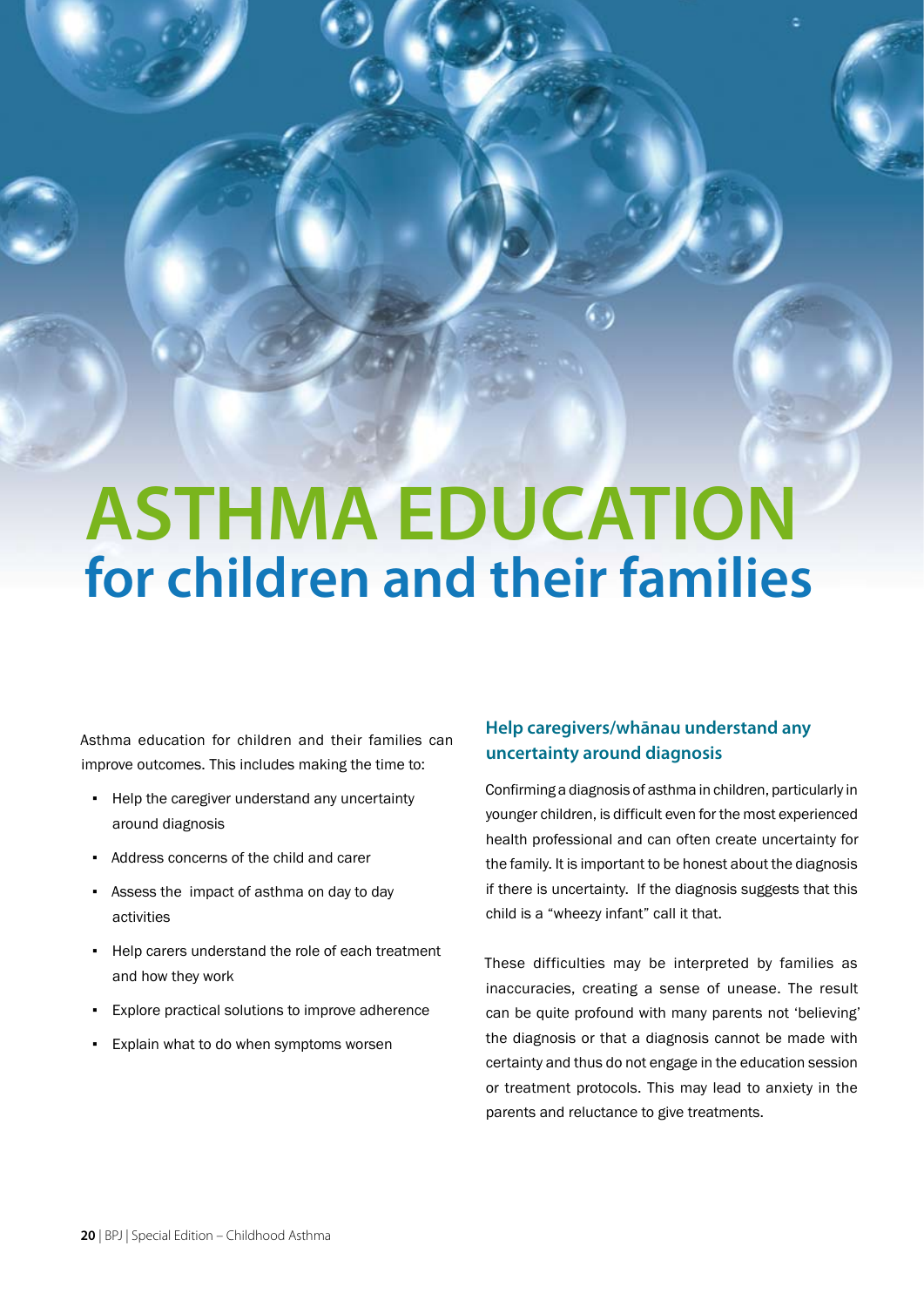#### **Address the concerns of the child and carer**

It is important to establish what the concerns of the child and carers are and to address these. This sounds like common sense but is often missed as health professionals tackle what they see as the problems. Often the problems are linked and a common theme can be sourced and so begins the foundation to work together. A good question to ask parents or an older child is "what is worrying you most?"

# **Assess the impact of asthma on day to day activities**

Key questions to ask include

- What triggers cough and wheeze, what time of the day does it occur?
- Have there been any acute attacks? How severe was the worst attack?
- Have you had to seek emergency or after hours medical care?
- How does the asthma affect the child's life? Does it limit activities? Have they missed any school?
- How often has the child had to use reliever treatment? How effective was it?

# **Help carers understand the role of each treatment and how they work**

Written asthma management plan are particularly useful in helping children and carers understand the role of each treatment. A good example of this is in explaining the value in continuing inhaled corticosteroid for long periods of time not short bursts.

# **Explore practical solutions to improve adherence**

There are a number of practical solutions that may help children and carers adhere to medication regimens, these may include:

- Keeping the inhaler in sight so it's not forgotten, aligning it with an activity done every day like cleaning teeth, setting the cell phone on alarm (great for older children) or addressing roles and responsibilities in the family. Surprisingly many parents have a very unrealistic expectation of young children to self administer their medications independently.
- If the child is moving between two homes on a regular basis then perhaps two sets of medication may be more realistic. Education to both parents/ grandparents or other family members may be necessary.
- The parents approach should be firm but kind there are no choices, the medication will be given. The child may have a choice "before your story or after" – "when" not "if". Having a treat like a story or sticker afterwards may help but lengthy discussions or negotiations usually do not. Reassure and encourage the parents in this approach while acknowledging the difficulties.
- Inhaled therapy should be introduced to a child in an age appropriate way – for example demonstrate how to use an inhaler and a spacer on a toy to a young child. Show them an appropriate hold to ease delivery and demonstrate constant praise to both the child receiving the inhaler and the parent giving it.

Many parents are fearful of the word "steroid" they need to be convinced that this is going to do their child greater good than harm.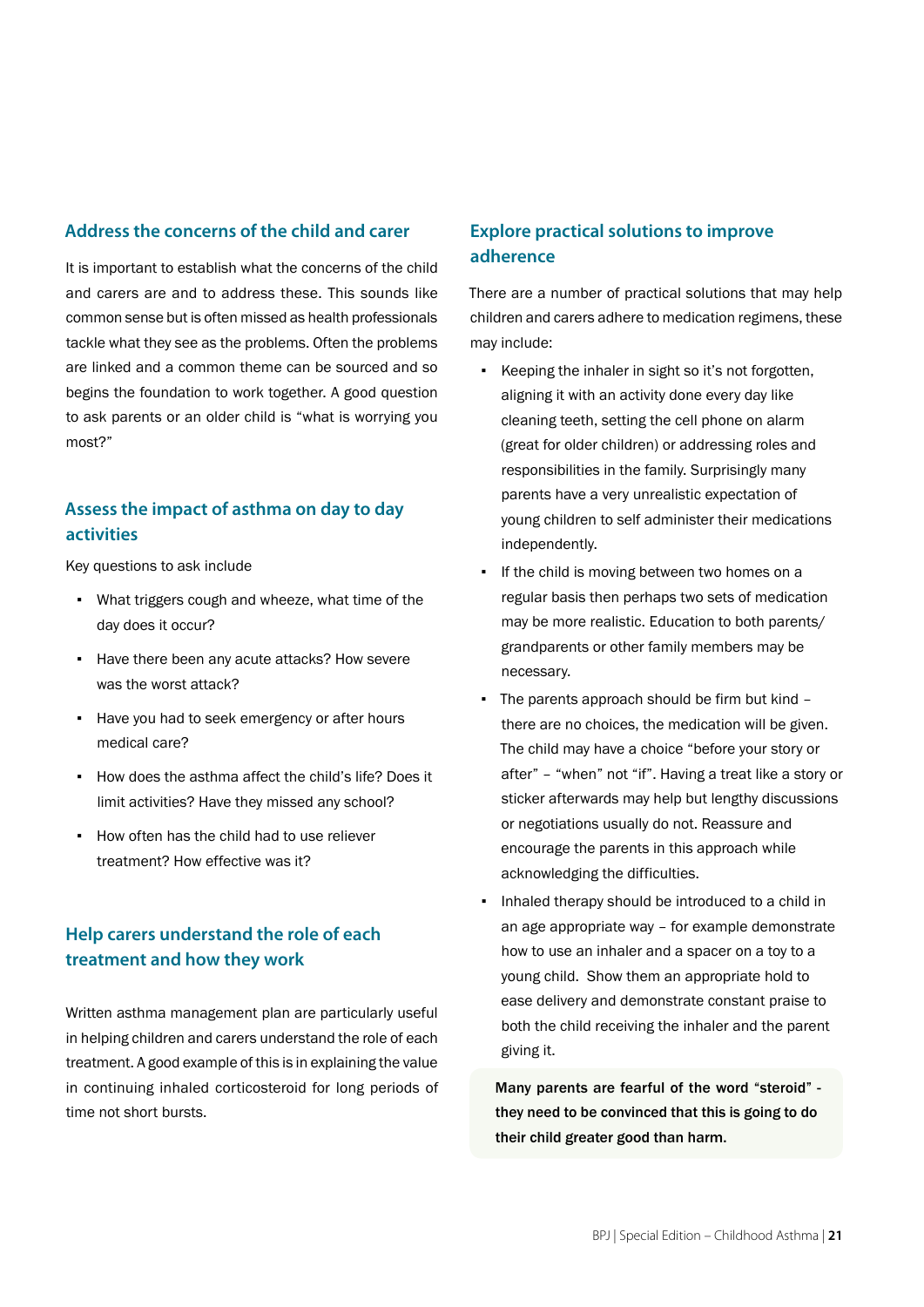# *Asthma education of the child and the family should lead to an understanding of good control of asthma and the role of medications in achieving this*

# **Adherence/Compliance with prescribed treatment**

The main reasons for poor adherence would most likely fall into five categories:

- Parents do not understand the treatment which leads to confusion
- Parents are uncertain of the diagnosis (see above)
- Parents fear the medication (steroid)
- Parents may be disorganised or busy or maybe it is just not a priority in their busy often chaotic lives
- Parents experience difficulty in administration of treatments (address below)

To tackle these issues the key is to find the source of the problem and then work together to find solutions. These can be:

- Addressing the concerns around the medication
- Helping parents understand the role of each treatment and how they work.

#### **It takes time**

In older children it is important to establish why they don't take their medication. Are they embarrassed? Do they believe they don't have a problem? Are they disorganised? Or maybe even they can't be bothered. Educators need to negotiate what support these children require to acknowledge the difficulties of what we are asking them to do. Educators need to work beside them not at them to find solutions, to find out what is important to them such as sports and encourage and reward achievements. The carer's role here may be to remind but not to nag.

#### **When to call for emergency help**

This is one of the most stressful times for parents of a child with asthma – when to call for help if things go wrong and a fear of missing something important.

- Acknowledge the experiences they have had
- Discuss the calls they have made and congratulate them on doing it to build a parent's confidence
- Introduce self-management plans to assist in when to get assistance and symptom diaries to help guide management. Plans need to be relevant to the child and experience of the family, clearly written and understood. Plans will not be effective if the parent doesn't accept the diagnosis
- Discuss the plan and encourage questions
- Review at each visit

#### **In Summary**

Asthma education of the child and the family should lead to an understanding of good control of asthma and the role of medications in achieving this, including how to use inhaler devices and what to do in the case of an exacerbation.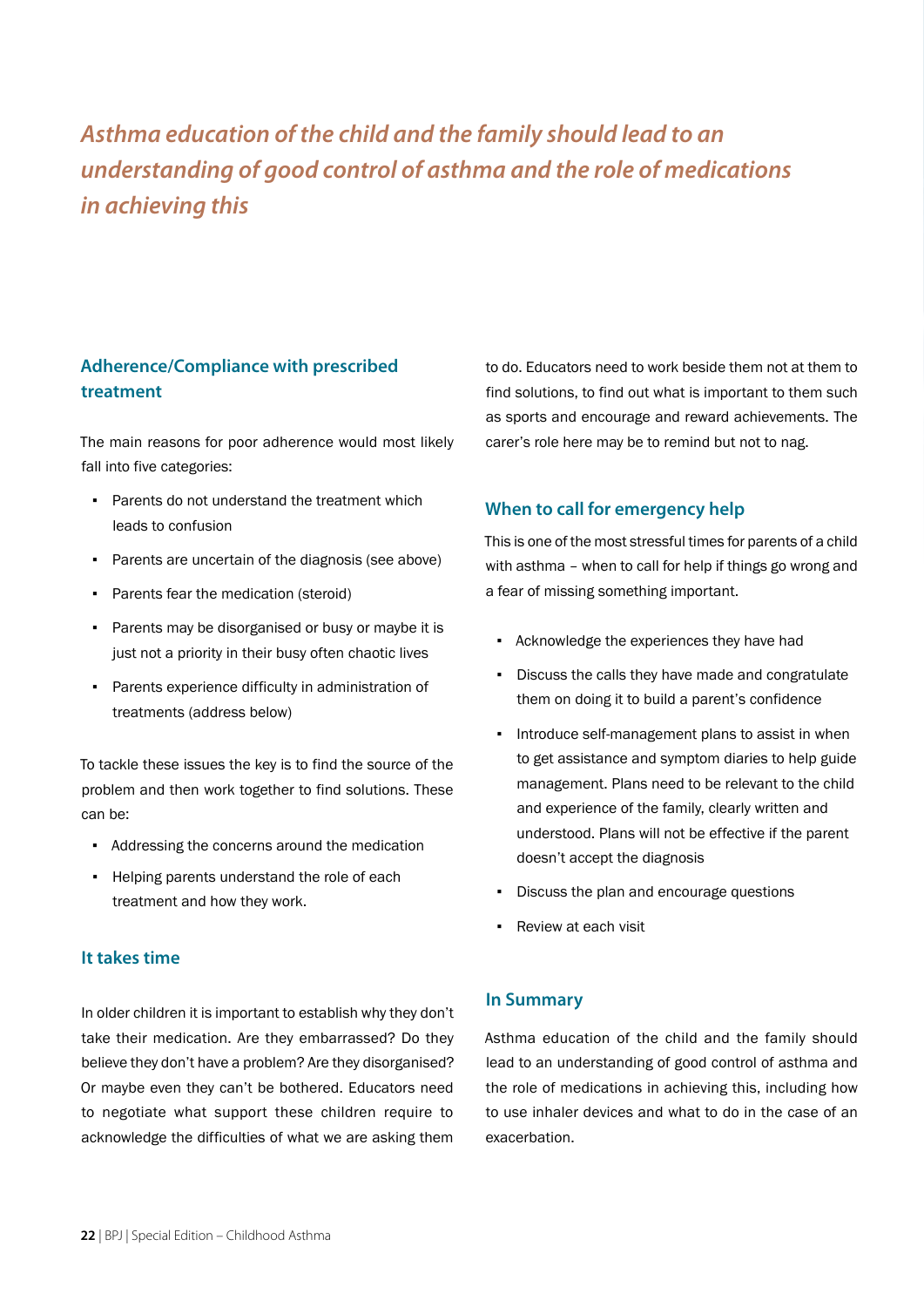

#### Acknowledgements

Dr Cass Byrnes, Paediatric Respiratory Specialist, Starship Children's Hospital – (from a talk presented at the Respiratory Educators' Conference 2008)

Carol Fitzgerald, Respiratory Clinical Nurse Specialist, Otago District Health Board

#### References

Paediatrics at a glance – The respiratory examination. 2nd edition. Miall, Rudolph & Levene, 2007.

#### **Tu Kotahi Māori Asthma Trust**

Tu Kotahi Māori Asthma Society was established due to a need to reduce the barriers for Māori in receiving quality asthma care.

As well as providing education in homes or in other setting where whānau feel comfortable, the service enables other social and health issues that may be impacting on a child's asthma to be addressed.

Tu Kotahi Māori Asthma Society suggests that housing, heating, budgeting, transport and the cost of healthcare and prescriptions are some of the complex factors that should be factored into an overall asthma management plan. They recommend the following when developing an asthma management plan:

- Consider a simple pictorial management plan including pictures of inhalers and spacers. This simplifies the instructions for giving medications and can be followed by anyone in the whānau involved in the care of the child.
- Personalise the plan, including the child's name. This can be provided to all caregivers, and the school.
- Demonstrate how to use the medication with a spacer and provide simple information that reinforces both technique and maintenance of the medication and spacer
- Consider using a doll or teddy bear as a teaching aide when demonstrating how to use a spacer to younger children and whānau. Spacers are less likely to be used if the learning experience is traumatic.